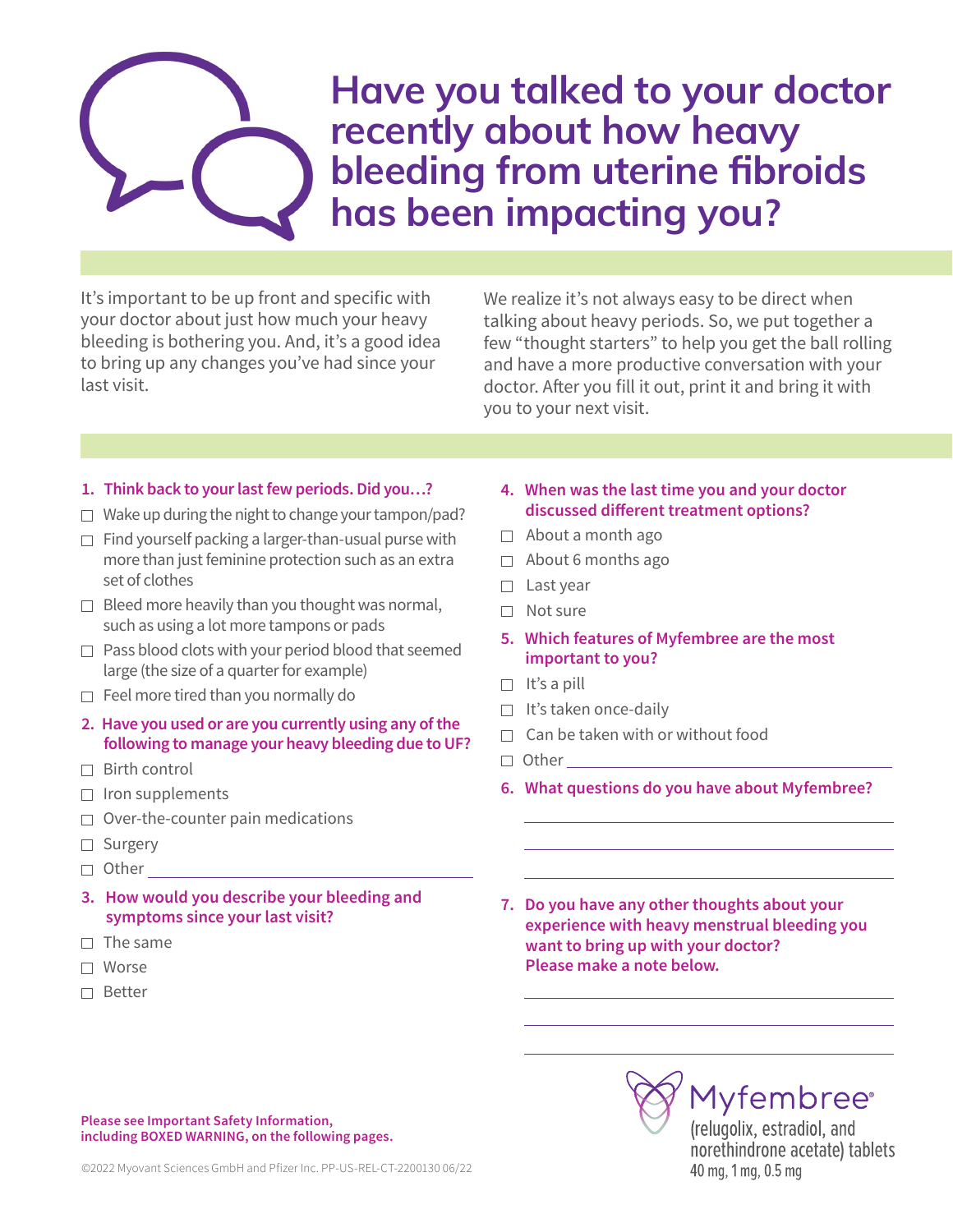## **USE**

Myfembree (relugolix, estradiol, and norethindrone acetate) is used to control heavy menstrual bleeding due to uterine fibroids in premenopausal women  $\geq$ 18 years of age. It should not be taken for more than 24 months.

### **IMPORTANT SAFETY INFORMATION**

**Boxed Warning: Cardiovascular conditions**: Myfembree may increase your chances of heart attack, stroke, or blood clots, especially if you are >35 years old, smoke, and have uncontrolled high blood pressure. **Stop taking Myfembree and call your healthcare provider (HCP) or go to the nearest emergency room right away if you have:** leg pain or swelling that won't go away; sudden shortness of breath; double vision, bulging of the eyes, sudden partial or complete blindness; pain or pressure in your chest, arm, or jaw; sudden, severe headache unlike your usual headaches; weakness or numbness in an arm or leg, or trouble speaking.

#### **Do not take Myfembree if you:**

- have or have had blood clots in your legs, lungs, or eyes; a stroke or heart attack; a problem that makes your blood clot more than normal; blood circulation disorders; certain heart valve or rhythm problems that can cause blood clots to form in the heart; high blood pressure not well controlled by medicine; diabetes with kidney, eye, nerve, or blood vessel damage; certain kinds of severe migraine headaches with aura, numbness, weakness or changes in vision or migraine headaches if you are >35 years old; breast cancer or any cancer that is sensitive to female hormones; osteoporosis; undiagnosed vaginal bleeding; liver problems;
- smoke and are >35 years old;
- have had a serious allergic reaction (e.g., swelling of your face, lips, mouth or tongue, trouble breathing, skin rashes, redness) or swelling or an allergic reaction to relugolix, estradiol, norethindrone or any of the ingredients in Myfembree.

**Bone Loss (Decreased Bone Mineral Density [BMD]):** While taking Myfembree, your estrogen levels may be low, which can lead to BMD loss. If this happens, your BMD may improve after you stop Myfembree, but complete recovery may not occur. It is unknown if these BMD changes could increase your risk for broken bones as you age. For this reason, **you should not take Myfembree for more than 24 months**. Your HCP may order an X-ray test called a DXA scan to check your BMD when you start Myfembree and periodically after.

**Suicidal thoughts and behavior and worsening of mood. Call your HCP or get emergency medical help right away if you have any of these symptoms, especially if they are new, worse, or bother you:** thoughts about suicide or dying, attempts to commit suicide, new or worse depression or anxiety, other unusual changes in behavior or mood. Pay attention to any changes, especially sudden changes in your mood, behaviors, thoughts, or feelings.

**Abnormal liver tests. Call your HCP right away if you have any of these signs and symptoms of liver problems**: jaundice, dark amber-colored urine, feeling tired, nausea and vomiting, generalized swelling, right upper stomach area pain, bruising easily.

**High blood pressure.** See your HCP to check your blood pressure regularly.

**Please see additional Important Safety Information on the following page.**